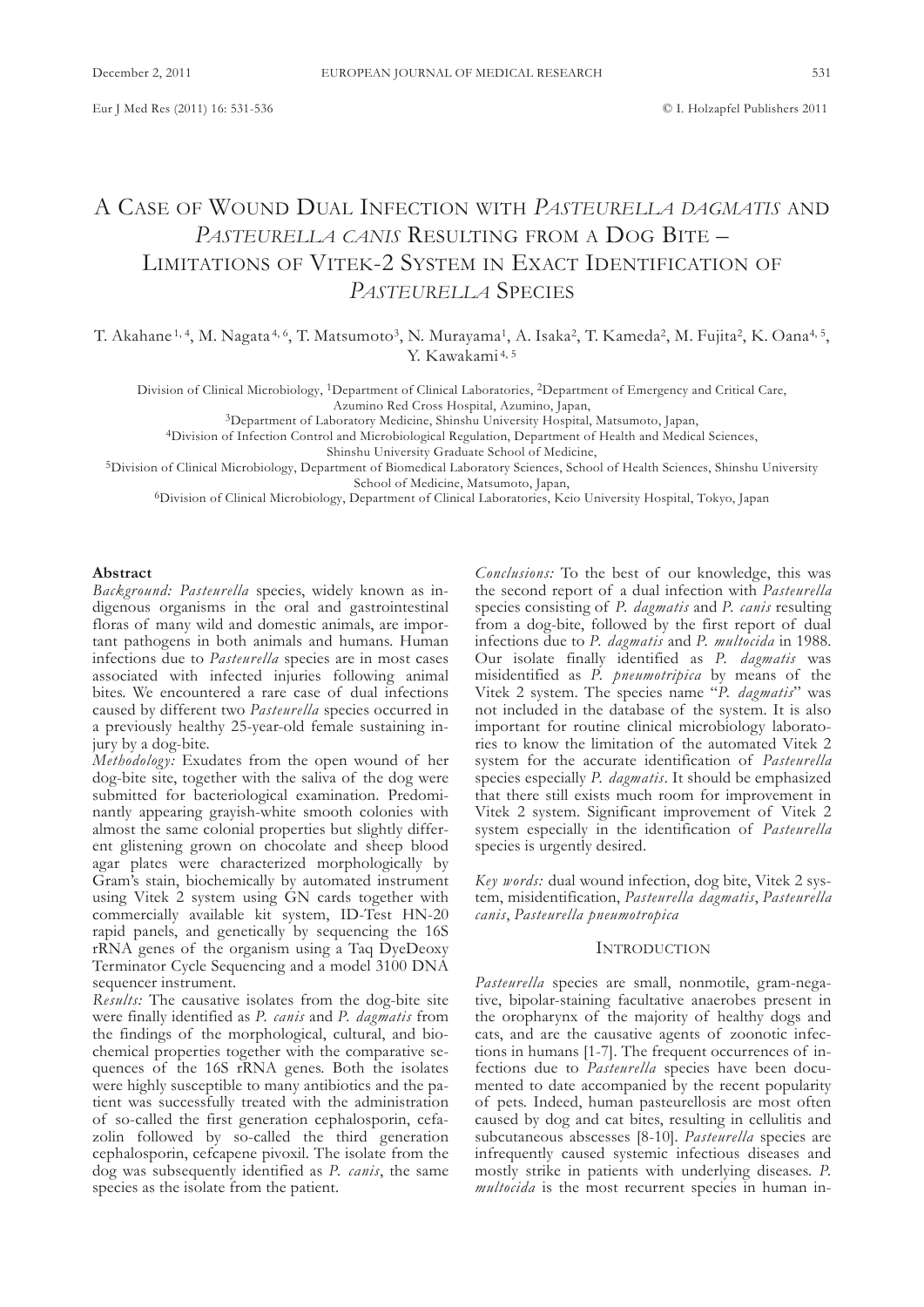fections [11], but other species may be involved, such as *P. canis*, and *P. dagmatis* [7, 12]. Automated systems are generally used for the identification of *Pasteurella* isolates. However, the failure of commercial systems to satisfactorily identify microorganisms is of concern, and unusual identification should be correlated with patient's clinical pictures. We are reporting here a rare case of dual infections due both to *P. canis* and to *P. dagmatis*, focusing on the limitations of automated Vitek 2 system using GN cards (Nippon sysmex bio-Mérieux, Co., Ltd., Tokyo, Japan) as well as commercially available kit system, ID-Test HN20 rapid panels (Nissui Pharmaceutical Co., Ltd., Tokyo, Japan), for exact identification of *Pasteurella* species.

# CASE REPORT

A previously healthy 25-year-old female patient was admitted to the department of emergency and critical care in Azumino Red Cross Hospital, Azumino, 399- 8292, Japan on March 3 in 2010. she complained of a severe inflammation accompanied by sensations of burning along the circumference of thumb root part in her left hand. she was bitten by her pet dog two days before, and her injured area was 15mm in length and 10mm in depth. An x-ray examination on her admission manifested that she had no fracture of the bones. skin examination of her left hand revealed inflammation, swelling, and sharp pain without purulent discharges. No regional lymphadenopathy was noted. Two distinctive *Pasteurella* isolates were recovered as the causative agents. After treating the injured area with the gentamicin-ointment, she was initially administered for 3 days with cefazolin (1g) as intravenous drip infusion, and then switched to oral administration of cefcapene pivoxil (300mg/day) therapy for additional 5 days. Her skin inflammation, swelling, and tenderness disappeared, but she felt a slight sensation at the injured site on 9 March in 2010, and she continued the oral administration of cefcapene pivoxil (300mg/day) until her last consultation on 12 March in 2010, when she was confirmed the complete recovery.

# CultuRAl fIndIngs of EACH MEdIuM.

The exudates from the open wound of her dog-bite site submitted for bacteriological examination were cultivated at 35 °C for 24 hours under an ambient air on Sheep Blood agar (Nippon Becton Dickinson Co., Ltd., Tokyo, Japan.), on Chocolate agar (Nippon Becton Dickinson Co., Ltd., Tokyo, Japan.), and on modified Drigalski agar (Nippon Becton Dickinson Co., Ltd., Tokyo, Japan) plates. Incubation in the anaerobic chamber at 35 °C for 72 hours yielded no detectable strictly anaerobic microorganisms. Although no-visible or dim growth was observed on modified Drigalski agar (Nippon Becton Dickinson) both the Sheep Blood agar (Nippon Becton Dickinson) and Chocolate agar (Nippon Becton Dickinson) plates exhibited distinctly positive growth for numerous bacterial cells, representing almost the homologous but discriminative two kinds of non-pigmented, opaque, and small to tiny colonies with a diameter of about 1.5 to 2mm,

designated as strain-A and strain-B, respectively. Colonies of the strain-A grown after overnight incubation at  $35^{\circ}$ C on the Sheep Blood agar (Nippon Becton Dickinson) plates in an ambient air demonstrated to be smooth and slightly glistening and reminiscent of *Haemophilus* or *aggregatibacter* species. on the other hand, colonies of the strain-B were grayish white and smooth in shape and resembled *Enterococcus* species.

In addition, the oral swabs and the saliva juice specimens from her pet dog were also submitted to our laboratory for bacteriological examination and successfully yielded numerous colonies designated as strain-C with almost exactly the same colonial types as those of strain-B from her injured site were cultivated on both the Sheep Blood agar (Nippon Becton Dickinson) and the Chocolate agar (Nippon Becton Dickinson) plates.

The isolates of strain-A, strain-B, and strain-C were characterized morphologically by gram's stain, biochemically by automated instrument, Vitek 2 system using GN cards (Nippon sysmex bioMérieux) together with commercially available kit system, ID-Test HN-20 rapid panels (Nissui Pharmaceutical), and genetically by sequencing the 16S rRNA genes of the organism [13] using a Taq DyeDeoxy Terminator Cycle Sequencing and a model 3100 DNA sequencer instrument [14].

#### MICRoBIologICAl PRoPERtIEs of tHE IsolAtEs.

The causative agents of two isolates, strain-A and strain-B, from exudates of her injured area, with discriminative colonial morphology were subjected to microbiological examinations. Both the isolates displayed good growths on Sheep blood agar (Nippon Becton Dickinson) and on Chocolate agar (Nippon Becton Dickinson) plates, but exhibited faint and faded or novisible growth on modified Drigalski agar (Nippon Becton Dickinson) plates. They exhibited facultatively anaerobic gram-negative coccobacilli to short rodshaped morphology, demonstrating positive catalase reactions with formation of oxygen gas bubbles after emulsifying a fresh colony in a drop of  $5\%$  H<sub>2</sub>O<sub>2</sub> on a slide-glass, and were also oxidase positive with the paper strip (Wako Pure Chemical Industry Co., ltd., Tokyo, Japan) method. Biochemical characterizations of the isolates were carried out with the Vitek 2 system using GN cards (Nippon sysmex bioMérieux), together with ID-Test HN20 rapid (Nissui Pharmaceutical) kit (Table 1) panels. Inoculated cards and kit panels were kept at 35°C in the atmosphere, and final readings were carried out according to the instructions of the manufactures. As shown in Table 2, Vitek 2 GN cards (Nippon Sysmex bioMérieux) identified both the causative isolates as 91.3% *P. pneumotropica* for strain-A with good identification confidence level, and 99.0% *P. canis* for strain-B with excellent identification confidence level, after incubation for 8 and 7 hours, respectively. In addition, the isolate of strain-C from her pet dog was identified by the Vitek 2 GN cards (nippon sysmex bioMérieux) as 99.0% *P. canis* with excellent identification confidence level, after incubation for 7 hours.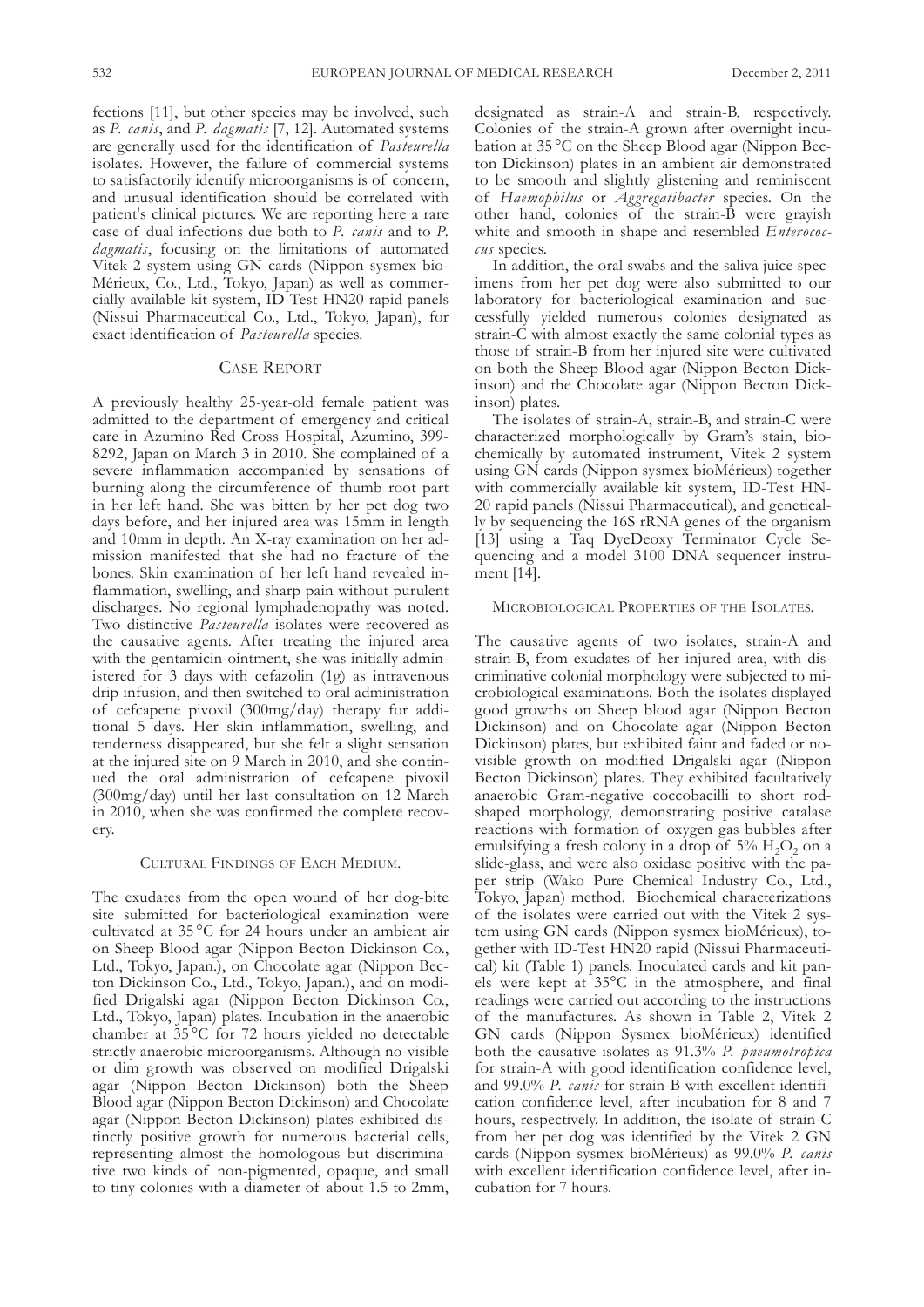|                         | Strain-A*<br>Pasteurella dagmatis | Strain-B*<br>Pasteurella canis | Strain-C*<br>Pasteurella canis |  |
|-------------------------|-----------------------------------|--------------------------------|--------------------------------|--|
| Acid from:              |                                   |                                |                                |  |
| glucose                 | $\overline{+}$                    | $\hspace{0.1mm} +$             | $^+$                           |  |
| maltose                 | $^{+}$                            |                                |                                |  |
| fructose                | $^+$                              | $^{+}$                         | $^{+}$                         |  |
| mannose                 | $^+$                              | $^+$                           | $^+$                           |  |
| mannitol                |                                   |                                |                                |  |
| trehalose               | $^+$                              |                                |                                |  |
| sucrose                 | $^+$                              | $^+$                           | $^+$                           |  |
| lactose                 |                                   |                                |                                |  |
| xylose                  | $^{+}$                            |                                |                                |  |
| Nitrate to nitrite      | $^{+}$                            | $^{+}$                         | $^+$                           |  |
| Catalase                | $^{+}$                            | $^{+}$                         | $^{+}$                         |  |
| Oxidase                 | $\overline{+}$                    | $^{+}$                         | $^+$                           |  |
| Indole production       | $\overline{+}$                    | $^{+}$                         | $^{+}$                         |  |
| Urease activity         | $^{+}$                            |                                |                                |  |
| Ornithine decarboxylase |                                   | $^+$                           | $^+$                           |  |
| ONPG# reaction          |                                   |                                |                                |  |

*Table* 1. Differential biochemical characteristics of 3 *Pasteurella* isolates, Strain-A\*, Strain-B\*, and Strain-C\*, obtained with ID-Test HN20 Rapid panels.

\*: see text in Microbiological Properties of the Isolates for the origins and the backgrounds of respective isolate. #: *ortho*-nitro $phenyl$ - $\beta$ -D-galactopyranoside.

*Table* 2. Identification results obtained with Vitek 2 GN cards and ID-Test HN20 rapid panels compared with those by 16S rRNA analyses.

|             | 16S rRNA                                                      | Vitek 2 (GN card)                                                               | ID-test( $HN-20$ rapid)                                 |  |
|-------------|---------------------------------------------------------------|---------------------------------------------------------------------------------|---------------------------------------------------------|--|
| $Strain-A*$ | Pasteurella dagmatis<br>(559 / 559bp)<br>Homology $100\%$ )   | Pasteurella pneumotropica<br>(Probability of 91.3%, 8h)<br>Good Identification  | Pasteurella dagmatis<br>Profile No. 7517552<br>$100\%$  |  |
| $Strain-B*$ | Pasteurella canis<br>$(540 / 541bp)$ ;<br>Homology $99.8\%$ ) | Pasteurella canis<br>(Probability 99.0%, 7h)<br>Excellent Identification        | Pasteurella multocida<br>Profile No. 7605152<br>$100\%$ |  |
| $Strain-C$  | Pasteurella canis<br>$(409 / 409bp)$ ;<br>Homology $100\%$ )  | Pasteurella canis<br>(Probability 99.0%, 7h)<br><b>Excellent Identification</b> | Pasteurella multocida<br>Profile No. 7615552<br>$100\%$ |  |

\*: see text in Microbiological Properties of the Isolates for the origins and the backgrounds of respective isolate.

However, as shown in Table 2, ID-Test HN20 rapid panels (Nissui Pharmaceutical) conduced to the different identification results; strain-A as 100% *P. dagmatis* with the biochemical profile of 7517552, strain-B as 100% *P. multocida* with the biochemical profile of 7605152, and strain-C as 100% *P. multocida* with the biochemical profile of 7615552, respectively. These discrepant identification results led us to approach the accurate identification of the isolates by the genetic examinations. Therefore, the 16S rRNA genes of the isolates were directly sequenced as described previously [7] using a Taq DyeDeoxy Terminator Cycle Sequencing kit (Applied Biosystems, foster City, CA, USA) and a model 3100 DNA sequencer instrument (Applied Biosystems, Foster City, CA, USA). The sequences were retrieved from the Ribosomal Database

Project databases [14]. As clearly shown in Table 2, comparative sequence analyses disclosed strain-A with 100% 16s rRnA sequence similarity to that of *P. dag*matis, strain-B with 99.8% 16S rRNA sequence similarity to that of *P. canis*, and strain-C with 100% 16s rRnA sequence similarity to that of *P. canis*, respectively. Based on the phenotypic and genetic properties, we finally identified the isolate as *P. dagmatis* for strain-A, as *P. canis* for strain-B, and as *P. canis* for strain-C, respectively.

In addition, the minimum inhibitory concentrations (MICs) determined with the Vitek 2 AST-N025 panels (Nippon bioMérieux, Co., Ltd., Tokyo, Japan.) were shown in Table 3. Three isolates of strain- $\overline{A}$ , strain- $\overline{B}$ , and strain-C were exceptionally highly susceptible to all of the antimicrobial agents provided by the cards.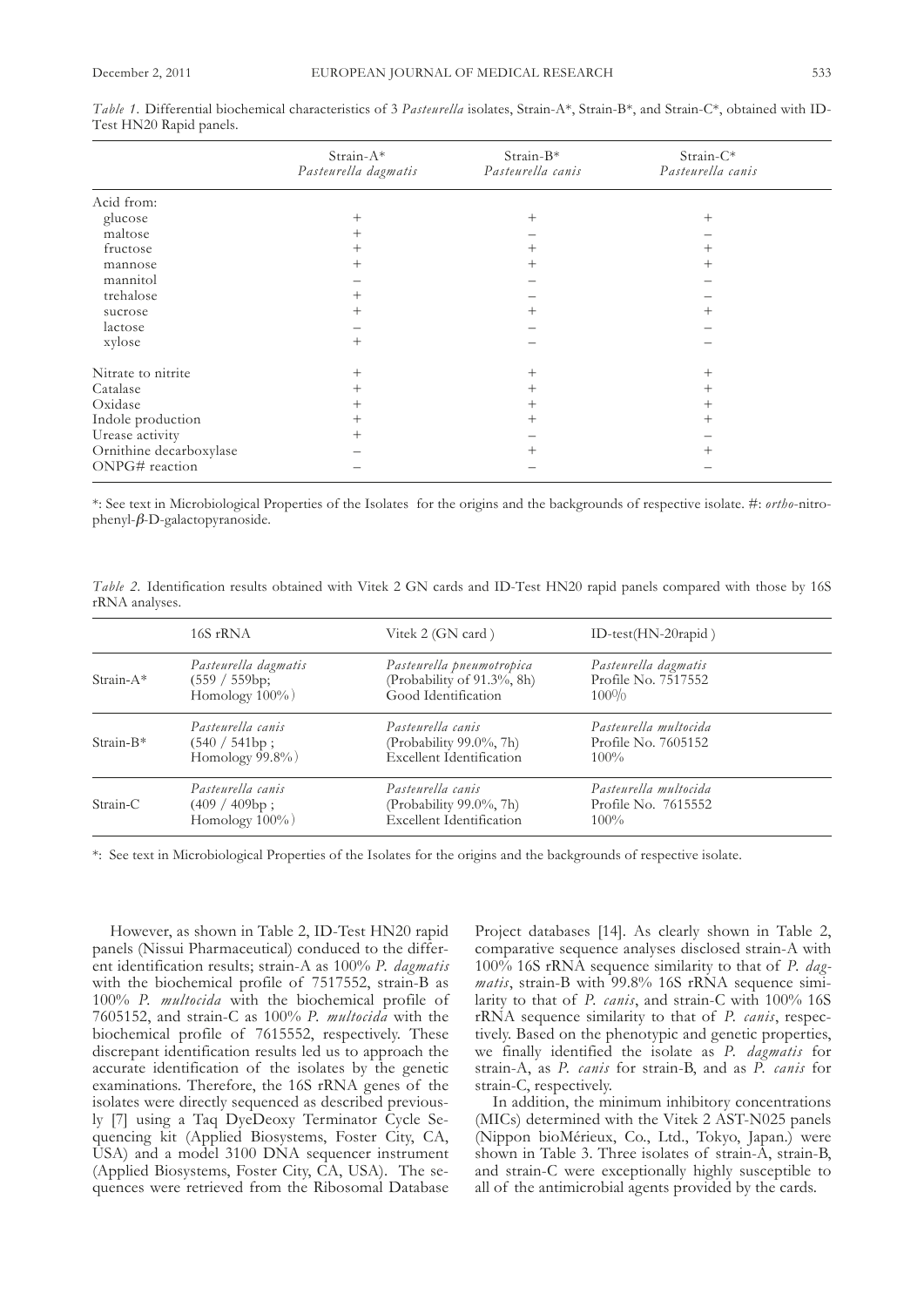|                               |             | Strain-A*<br>Pasteurella dagmatis |              | $Strain-B*$<br>Pasteurella canis |             | Strain-C*<br>Pasteurella canis |
|-------------------------------|-------------|-----------------------------------|--------------|----------------------------------|-------------|--------------------------------|
| Antimicrobial agents          |             | MIC#(µg/ml) Category              |              | MIC#(µg/ml) Category             |             | $MIC(\# \mu g/ml)$ Category    |
| Ampicillin                    | $\leq$ 2    | $S^*$                             | $\leq$ 2     | S                                | $\leq$ 2    | S                              |
| Sulbactam · Ampicillin        | $\leq 2$    | S                                 | $\leq 2$     | S                                | $\leq 2$    | S                              |
| Clavulanic Amoxicillin        | $\leq$ 2    | S                                 | $\leq$ 2     | S                                | $\leq 2$    |                                |
| Piperacillin                  | $\leq 4$    | S                                 | $\leq 4$     | S                                | $\leq 4$    | S                              |
| Cefazolin                     | $\leq 4$    |                                   | $\leq 4$     | S                                | $\leq 4$    | S                              |
| Cefotaxime                    | $\leq$ 1    | S                                 | $\leq 1$     | S                                | $\leq 1$    |                                |
| Ceftazidime                   | $\leq$ 1    | S                                 | $\leq$ 1     | S                                | $\leq 1$    | S                              |
| Cefpime                       | $\leq 1$    | S                                 | $\leq 1$     | S                                | $\leq$ 1    |                                |
| Imipenem                      | $\leq 1$    | S                                 | $\leq 1$     | S                                | $\leq 1$    |                                |
| Meropenem                     | $\leq 0.25$ | S                                 | $\leq 0.2$   | S                                | $\leq 0.25$ |                                |
| Aztreonam                     | $\leq$ 1    | S                                 | $\leq$ 1     | S                                | $\leq 1$    |                                |
| Gentamicin                    | $\leq 1$    | S                                 | $\leq$ 1     | S                                | $\leq 1$    |                                |
| Amikacin                      |             | S                                 | $\leq$ 2     | S                                | $\leq 2$    |                                |
| Minocycline                   | $\leq 1$    | S                                 | $\leq$ 1     | S                                | $\leq 1$    | S                              |
| Ciprofloxacin                 | $\leq 0.25$ | S                                 | $\leq 0.25$  | S                                | $\leq 0.25$ | S                              |
| Levofloxacin                  | $\leq 0.25$ | S                                 | $\leq 0.251$ | S                                | $\leq 0.12$ | S                              |
| Sulfamethoxazole Trimethoprim | $\leq 20$   | S                                 | 20           | S                                | $\leq 20$   | S                              |

*Table* 3. Antimicrobial susceptibility of 3 *Pasteurella* Isolates against 17 agents provided by the Vitek 2 GN cards.

\*: see text in Microbiological Properties of the Isolates for the origins and the backgrounds of respective isolate. #: Minimum inhibitory concentration ※: susceptible

# **DISCUSSION**

*Pasteurella* species, causative agents of zoonotic infections in humans, are the inhabitants in the oropharynx of the majority of healthy dogs and cats [1-7]. Indeed, they have been isolated from 20 to 30% of dog-bite wounds and more than 50% of cat-bite wounds [15]. Most *Pasteurella* infections occur in people who have frequent contact with pet animals [7]. Among the *Pasteurella* species, recently described species of the organism, called *P. dagmatis*, has previously been known as *Pasteurella* "gas", *Pasteurella* new species 1 or *Pasteurella pneumotropica* type Henriksen that is rarely implicated in human pathology [7, 16]. However, *P. dagmatis* is often isolated simultaneously with other bacteria [17], and misidentification may have contributed to the slightly underestimated frequency of its isolation [18]. *Pasteurella* acquired from pets may cause a variety of infections, including tonsillitis, sinusitis, and epiglottiditis [19, 20]. We report a rare case of *P. dagmatis* infection together with *P. canis* resulting from a dog bite.

To the best of our knowledge, this is the sixth human case report of *P. dagmatis* isolation. The incidence of *P. dagmatis* infection has been increasing in many countries. The previously described five cases were as follows; one case was *P. dagmatis* endocarditis, occurred in a healthy man after a cat-bite [21], the second case was complicated by vertebral osteomyelitis, involved the native mitral valve of a cirrhotic woman with a known history of animal contact [22], the third case was spondylodiscitis in a diabetic patient [23], the fourth case was a septicemia due to *P. dagmatis* in a diabetic patient [12], and the fifth case was a wound infection together with *P. multocida* resulting from a cat bite [24]. The above five cases demonstrated that continuous contact with small animals such as dogs or

cats might be a risk factor for transmission of *Pasteurella* species for humans. Our sixth case was also apparently associated with a dog bite.

As far as we can predict, the dual or simultaneous infectious diseases due to two different *Pasteurella* species have been documented only once in 1988, just descrived above as the fifth case  $[24]$ ). That is to say, our case report caused by both *P. canis* and *P. dagmatis* was the second to be documented, to the best of our knowledge.

The three isolates of Gram-negative coccobacilli with positive catalase and oxidase reactions were finally identified as *P. dagmatis* for strain-A, *P. canis* for strain-B, and *P. canis* for strain-C, respectively. ID-Test Hn20 panels correctly identified strain-A as 100% *P. dagmatis*, but misidentified both the strain-B and strain-C as 100% P. multocida. On the contrary, Vitek 2 GN cards (Nippon sysmex bioMérieux) misidentified the strain-A as *P. pneumotropica*, but correctly identified both the strain-B and strain-C as *P. canis*.

The species name *P. pneumotropica* in the Vitek 2 system database (Nippon sysmex bioMérieux) might be *P. dagmatis*, formerly known as *P. pneumotropica* type Henricksen. It is with this fact that the Vitek 2 system database (Nippon sysmex bioMérieux) contained only *P. multocida*, *P. canis*, *P. aerogenes*, and *P. pneumotropica* for identification, and *P. dagmatis* was not included in the database until now. suggestions should be made to manufacturers to improve their database; however, it is also important for routine clinical microbiology laboratories to know the limitation of the commercial identification systems, such as Vitek 2 (Nippon sysmex bioMérieux) and ID-Test HN20 rapid systems (Nissui Pharmaceutical). As not every laboratory has equipped to handle molecular assays, it will certainly help clinical microbiologists to remember that differential biochemical properties of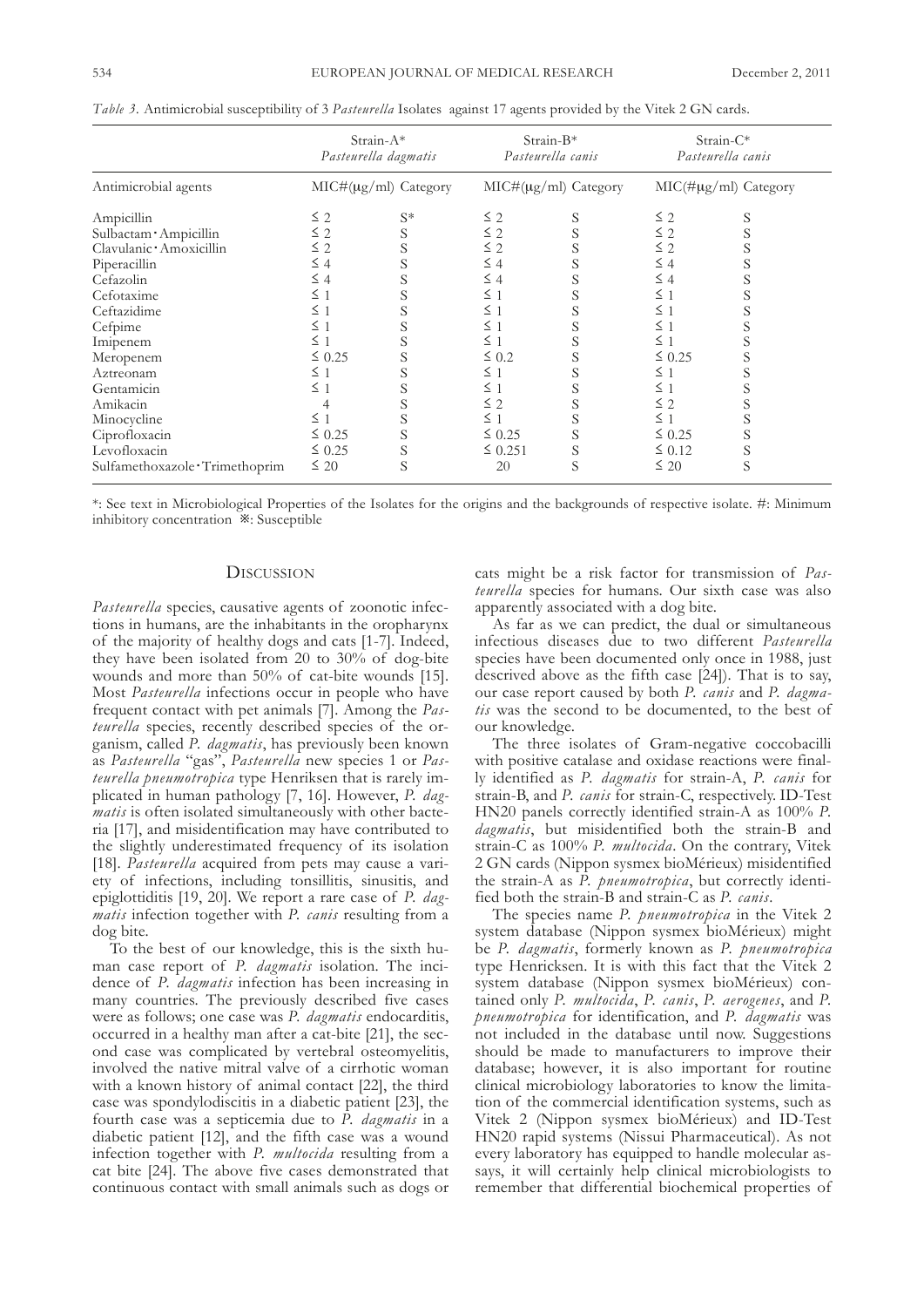|                         | Pasteurella dagmatis | Pasteurella pneumotropica |  |
|-------------------------|----------------------|---------------------------|--|
| Catalase                |                      | +                         |  |
| Oxidase                 |                      | 十                         |  |
| Ornithine decarboxylase |                      |                           |  |
| Indole production       |                      |                           |  |
| Urease activity         |                      |                           |  |
| ONPG# reaction          |                      | $^+$                      |  |

*table 4.* differential phenotypic characteristics of *Pasteurella dagmatis* and *Pasteurella pneumotropica*.

 $\#$ : ortho-nitrophenyl- $\beta$ -D-galactopyranoside

oxidase, catalase, ornithine decarboxylase, urease activity, and indole production as shown in Table 4, fermentation of maltose, mannose, sucrose, and glucose are given by ID-Test HN20 panels (Nissui Pharmaceutical) or Vitek 2 GN cards (Nippon sysmex bio-Mérieux).

In addition, although ID-Test HN20 Rapid panels (nissui Pharmaceutical) actually contained *P. canis* in the database, strain-B and strain-C were both misidentified as *P. multocida*. These findings apparently indicated that widely used identification systems prove to be unreliable in the accurate identification of *Pasteurella* species, especially *P. dagmatis*. therefore, the remarkably underestimated frequency of isolation of *P. dagmatis* may possibly be ascribed to the misidentification of the species.

*conflicts of interest:* the authors have declared that no conflict of interest exists.

#### REfEREnCEs.

- 1. smith JE. studies on *Pasteurella septica*. II. some cultural and biochemical properties of strains from different host species. J Comp Pathol Ther. 1958; 68: 315.
- 2. owen CR, Buker Ed, Bell JE. *Pasteurella multocida* in animals' mouths. Rocky Mt Med J. 1968; 65: 45–46.
- 3. Bailie WE, stowe EC, schmitt AM. Aerobic bacterial flora and nasal fluids of canines with reference to bacteria associated with bites. J Clin Microbiol. 1978; 7: 223- 231.
- 4. Ashley BD, Noone M, Dwarakanath AD, Malnick H. Fatal *Pasteurella dagmatis* peritonitis and septicaemia in a patient with cirrhosis: a case report and review of the literature. J Clin Pathol. 2004; 57: 210-212.
- 5. Hubbert Wt, Rosen Mn. *Pasteurella multocida* infection due to animal bite.Am J Public Health. 1970; 60: 1103-1108.
- Weber DJ, Wolfson JS, Swartz MN, Hooper MN. Pas*teurella multocida* infections: report of 34 cases and review of the literature. Medicine (Baltimore). 1984; 63: 133-154.
- 7. Holst E, Rollof J, larsson l, nielsen JP. Characterization and distribution of *Pasteurella* species recovered from infected humans. J Clin Microbiol. 1992; 30: 2984-2987.
- 8. Hubbert WT, Rosen MN. 1970. Pasteurella multocida infection in man unrelated to animal bite. Am J Public Health. 1970; 60: 1109-1117.
- 9. Raffi F, Barrier J, Daron D, Drugeon HB, Nicolas F, Courteu Al. *Pasteurella multocida* bacteremia: report of thirteen cases over twelve years and review of the litera-

ture. Scand J Infect Dis. 1987; 19: 385-393.

- 10. Dendle C, Looke D. Review article: Animal bites: an update for management with a focus on infection. Emerg Med Australas. 2008; 20: 458-467.
- 11. Heydemann J, Heydemann Js, Antony s. Acute infection of a total knee arthroplasty caused by *Pasteurella multocida*: a case report and a comprehensive review of the literature in the last 10 years. Int J Infect Dis. 2010; 14S: e242-e245.
- 12. fajfar-Whetstone CJ, Coleman l, Biggs ER, fox BC. *Pasteurella multocida* septicemia and subsequent *Pasteurella dagmatis* septicemia in a diabetic patient. *J* Clin Microbiol. 1995; 33: 202-204.
- 13. Neilan BA, Jacobs D, Del Dot T, Blackall LL, Hawkins P R, Cox PT, Goodman AE. rRNA sequences and evolutionary relationships among toxic and nontoxic cyanobacteria of the genus *microcystis*. Int J syst Bacteriol. 1997; 47: 693-697.
- 14. Matsumoto T, Kawakami Y, Oana K, Honda T, Yamauchi k, okimura y, shiohara M, kasuga E. first isolation of *Dysgonomonas mossii* from intestinal juice of a patient with pancreatic cancer. Arch Med Res. 2006; 37: 914-916.
- 15. Mosallanejad B, Avizeh R, ghadiri AR, Moarrabi A, Naddaf H, Jamshidian M. First report of *Pasteurella dagmatis* isolation from a bitch urine in Iran. Iran J Veter Res. 2008; 25: 384-386.
- 16. Gump DW, Holden RA. 1972. Endocarditis caused by a new species of *Pasteurella*. Ann Intern Med. 1972; 76: 275-278.
- 17. Allison k, Clarridge JE III. long-term respiratory tract infection with canine-associated *Pasteurella dagmatis* and *neisseria canis* in a patient with chronic bronchiectasis. J Clin Microbiol. 2005; 43: 4272-7274.
- 18. Guillar T, Duval V, Jobart R, Brasme L, David C, de Champs C, Begin M, Dehoux E. Dog bite wound infection by *Pasteurella dagmatis* misidentified as *Pasteurella pneumotropica* by automated system Vitek 2. Diagn Microbiol Infect Dis. 2009; 65: 347-348.
- 19. Talan DA, Citron DM, Abrahamian FM, Moran GJ, Goldstein EJ. N Engl J Med. 1999; 340: 85-92.
- 20. Ramdeen gd, smith RJ, smith EA, Baddour lM. *Pasteurella multocida* tonsillitis: case report and review. Clin Infect dis. 1995; 20: 1055-1057.
- 21. Rosenbach kA, Poblete J, larkin I. Prosthetic valve endocarditis caused by *Pasteurella dagmatis*. south Med J. 2001; 94: 1033-1035.
- 22. Peel MM. Dog-associated bacterial infections in humans: isolates submitted to an Australian reference laboratory, 1981-1992. Pathology. 1993; 25: 379-384.
- 23. Dupuy O, Garrabé E, Bordier L, Boyer B, Goasguen O, Mayaudon H, Bauduceau B. *Pasteurella dagmatis* spondylodiscitis in a diabetic patient. Rev Med Interne. 2006; 27: 803-804.